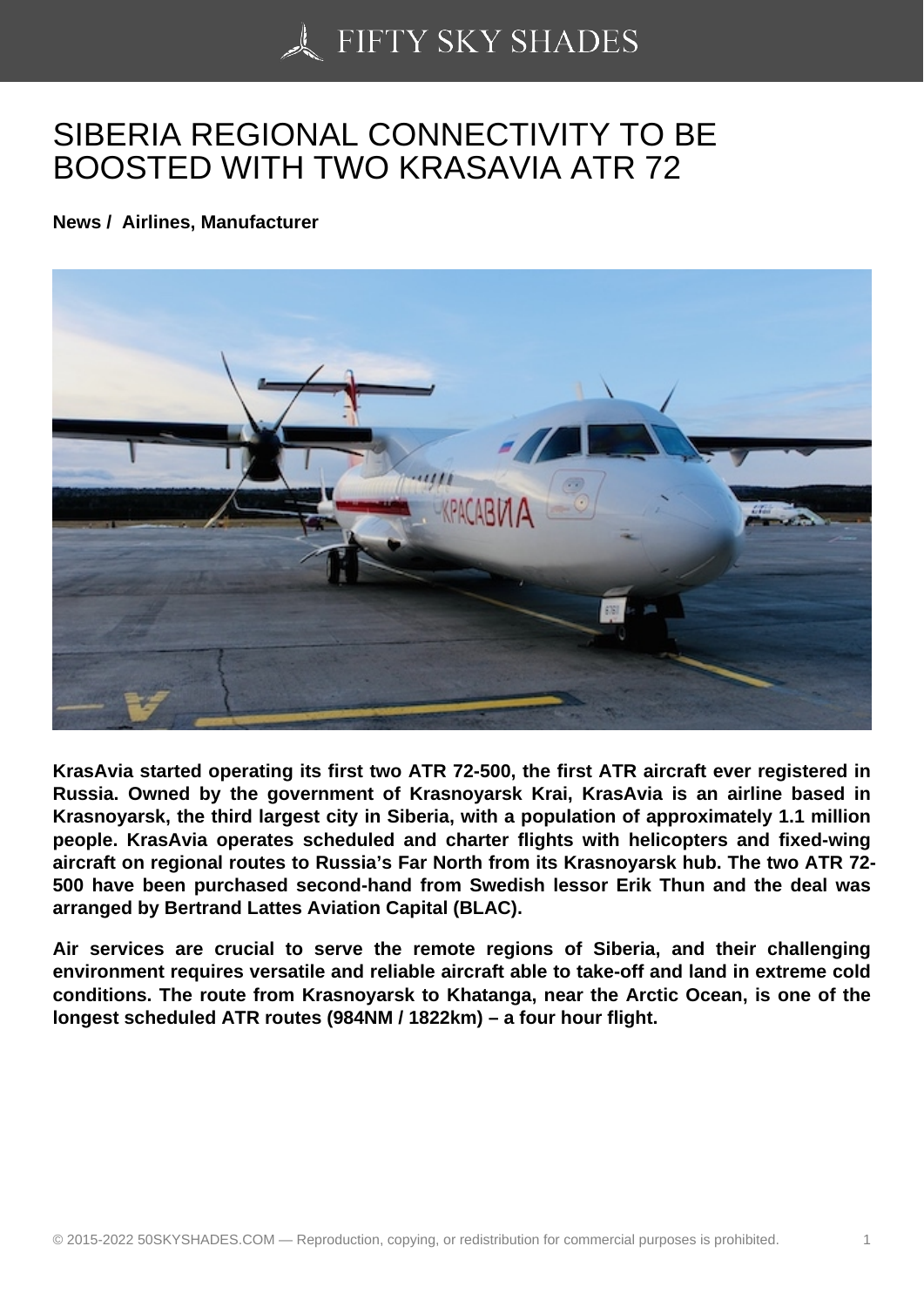

Andrey Egorov, General Director of KrasAvia, declared: "The acquisition of these two ATR 72-500 shows that we are ever more committed to improving our fleet and offering our passengers a smoother flying experience. They will replace our smaller Antonov An-24 and An-26 turboprop, which have reached over 40 years of service. Thanks to the ATR 72-500 versatility and modern and spacious cabin, we will continue to support the connectivity needs of the Siberian communities, with increased seat capacity and higher standards of comfort."

Stefano Bortoli, Chief Executive Officer of ATR, said: "All regions deserve the same opportunity to be part of a connected world, and ATR aircraft show unrivalled performance in connecting people and businesses responsibly. The entry into service of these aircraft is highly significant, as KrasAvia is the first public airline in Russia to purchase and operate ATR. We are truly glad to see our aircraft continuing to support regional connectivity in the country."

KrasAvia is the third largest ATR operator in Russia, after UTair and NordStar, which respectively operate a fleet of 15 ATR 72-500 and five ATR 42-500. The total ATR fleet in Russia now totals 22 aircraft, with their operational versatility and reliability being strong assets for their operators, to the benefit of the communities they serve.

KrasAvia is a socially significant public airline in the Krasnoyarsk region that provides regional passenger and cargo air transportation. The airline was established in 2007. There are more than 50 aircraft in its fleet. The main activity is intraregional socially significant flights by planes and helicopters in the Far North of the Krasnoyarsk territory. KrasAvia also carries out charter flights in the interests of customers – large companies in the raw materials sector and other commercial enterprises.